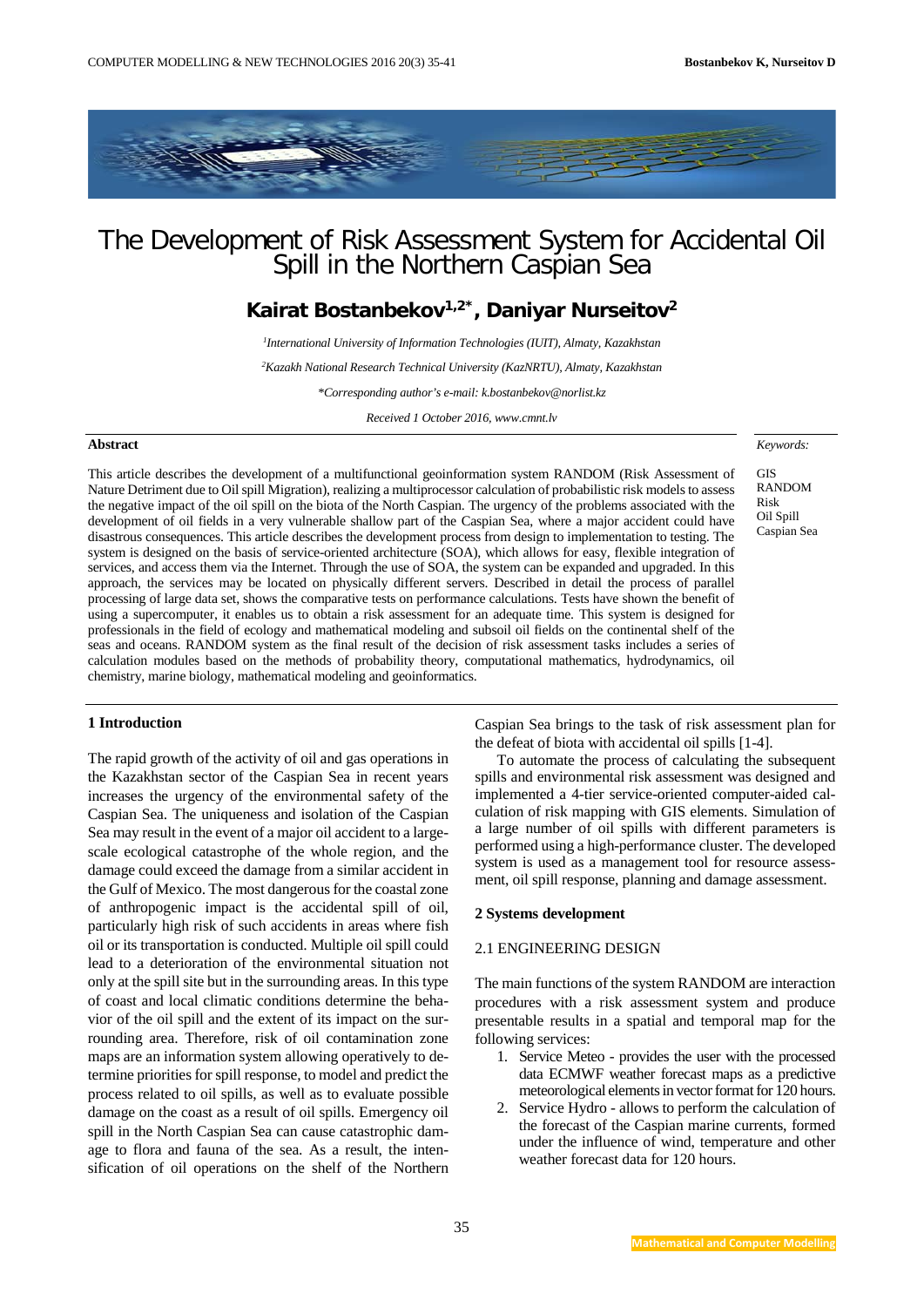- 3. Service Oil Migration allows to calculate the forecast for the next 120 hours spread detected oil spill taking into account the physico-chemical transformations of oil.
- 4. Service Risk Oil provides the possibility of building an oil pollution risk maps of the sea above the maximum permissible concentration (MPC) for the given parameters of the accident (place, length, power, oil properties, and others.)
- 5. Service Risk Biota provides an opportunity to build risk maps damage to flora and fauna of the sea with

#### oil spills.

On an abstract level logical view of the system architecture can be viewed as a set of interacting components, grouped into layers. Design involves charting series. Among them occupies an important place component diagram (Figure 1). As physical components can serve files, libraries, modules, executables, packages, etc. The components are linked through dependencies, when connected to the required interface of one component with another available component interface. Thus is illustrated the relationship of client-source between all pairs of components.



FIGURE 1 Component diagram

Web Portal component is a web server that will be deployed RANDOM system developed on the Microsoft ASP.NET platform. Users access to the system through a web browser. When accessing to the system, the user will need to authenticate to the web server. The web server is responsible for processing all user queries.

Orders component provides storage and the structural representation of users' requests.

Component Publish Map Web-Part provides display bands on the map, also provides tools for processing geospatial data.

Component Users Data storage provides risk maps and accompanying reports.

Scheduler component is responsible for the order of startup applications for payment. Produces the coordination of the calculations, depending on the type of service selected, parameter passing, and creating subtasks.

ArcGIS Server component provides storage cards as a service to display in the Publish Map Web-Part.

Pre-processing Module Component allows the generation of configuration files required for the calculation of wind, hydrodynamics and oil spill.

Component Mike 21 HD [5] provides the calculation of hydrodynamics.

Component Mike 21 SA [6] calculates an oil spill.

RiskApp component calculates the probability risk of oil pollution of the sea and the destruction of biota in the Northern Caspian.

ConvertApp component converts the digital data received from Mike 21 and RiskApp classified in the respecttive colors of the map layers.

PublishApp component is responsible for the automated collection of converted data in the map service, and further publication to ArcGIS Server by using ArcMap services.

At the final stage of design to integrate RANDOM with applications MIKE 21 HD, MIKE 21 OS, Risk App, Convert App, Publish App, were designed web services Preprocessing, Proxy HD, Proxy SA, HPCRiskModel, MapConverter and Task Scheduler.

- 1. Task Scheduler an application that is responsible for the procedure call web services depending on the requested service and control and monitoring of running tasks.
- 2. Web Service Preprocessing, provides a configuretion file for the module and Proxy SA Proxy HD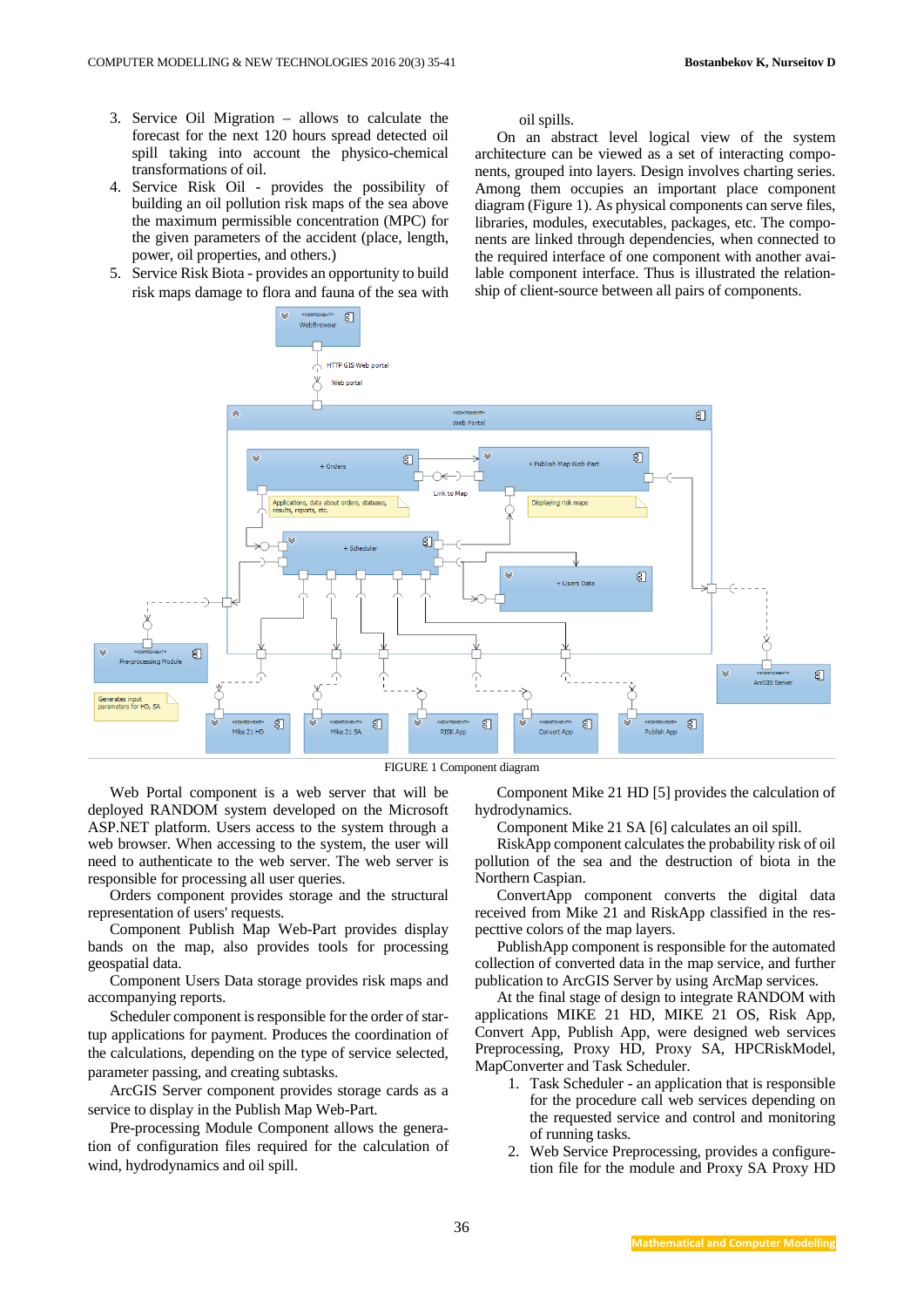(calculate spill and hydrodynamics).

- 3. On the Web Service Proxy HD provides interaction with the scheduler functional part of the automated calculation of hydrodynamics at the predetermined period. The functional part is implemented using MIKE 21 HD applications.
- 4. On the Web Service Proxy SA provides interaction with the scheduler functional part of the automated calculation of the spill in the given period. The functional part of the application is implemented MIKE 21 SA.
- 5. The Web service HPCRiskModel provides interaction scheduler module for calculating the risk of marine pollution and the risk of biota. The functional part of the application module is implemented Risk App.
- 6. The Web service MapConverter provides interaction scheduler with automated conversion of files obtained from the risk unit in vector layers and publishing them to ArcGIS Server. The functional part of the converter implemented application Convert App, and the publication module using the Publish App application [7].

#### 2.2 THE ARCHITECTURE

Selecting a Service Oriented Architecture (SOA) is connected with the fact that the technology in the construction of corporate automation and information systems specifically designed for the integration of differently-platform applications that provide business processes as required in connection with inclusion in the set of independent software.

In this section detailed structure of the system in the

form RANDOM 4-level service-oriented architecture based on the W3C Web Services standard. The choice of this approach is based on the need to integrate differently-platform applications, as well as the need for their reuse. The modular approach to software development provides for the expansion of software processes into separate services, where each service has the functionality. This achieves flexibility.

Figure 2 is a service-oriented system architecture. This figure shows the 4-level system: the client, the interface, the level of applications and the level of data storage.

Client layer provides access to the system. Accessing the system can execute both from PC and mobile devices.

Presentation layer consists of a web server on which the platform is Microsoft SharePoint Server 2013 is deployed for the demo version of the portal and portal RANDOM working on Microsoft ASP.NET, published on the Web server IIS. Selecting the Microsoft ASP.NET platform was due to the fact that it provides tools to automate business processes and supports the principle of service-oriented architecture.

The application layer is a set of web services that represent management services over the software installed on the computer cluster and performing calculations and spill risk analysis. This level is the functional core of the system. At this level will be used computing cluster, which provides fast parallel processing of data it. In computing cluster installed the following software: Mike 21 SA, Mike 21 HD, Risk Biota, Meteo. This level closed to the user and the interaction with the system and management of software packages is done via web services: Task Controller, Preprocessing, HPCRiskModel and MapConverter.

Storage layer comprises a database for storing information [8].



FIGURE 2 General scheme of the system architecture random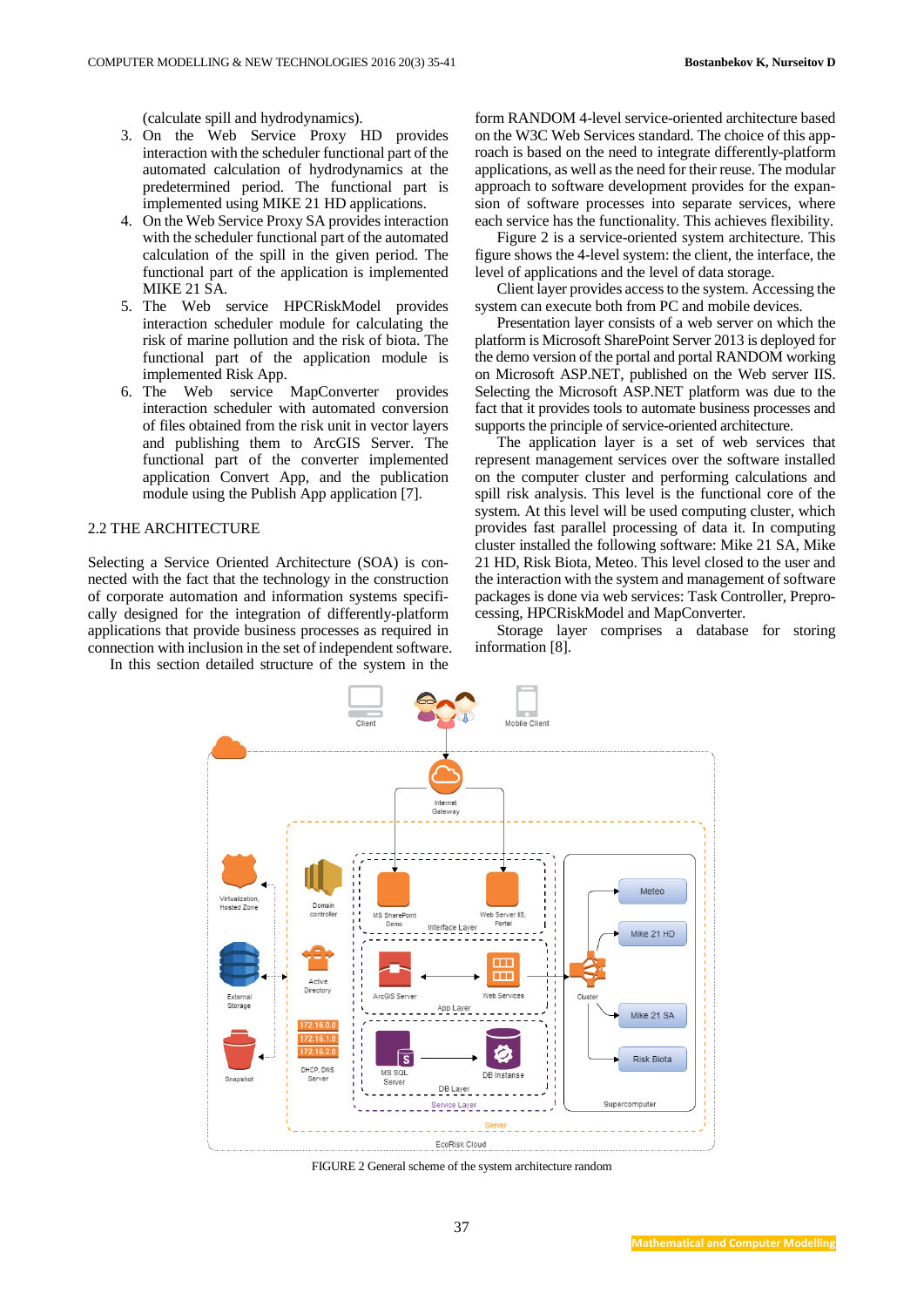### 2.3 THE SCHEME CALCULATIONS

The system RANDOM implements two computational branches: one is related to the generation of short-term forecast, the second - with the statistics and risk. The first branch is implemented through a series of phases: forecast, marine forecast hydrodynamics and marine pollution forecast with the oil spill. Those the latest forecast is an eventual result of the first leg, so it runs at the same time testing the calculations of all kinds of short-term forecast based on data from the European Centre for Medium Range Weather Forecasts (ECMWF). The nett result of the settlement of the second branch are risk maps, using the statistics in the form of wind fields, pressure, water temperature and air for 36 years from

the database ERA Interim (Figure 3).

To implement the risk measurement system required the development of software for automated calculation of fluid flow and the oil spill. Thus, the system allowed the maximum eliminate the human factor for the duration of the complete cycle of calculations. Before calculations of hydrodynamics and oil spill is required to produce the preliminary operations on the input data of the wind. For this purpose the package pre- and post- processing programs, which interpolates each wind forecast file to calculate the Caspian hydrodynamics. Also, the subsequent processing and saving the file to calculate the wind oil spill. For these operations, spent considerable time for a set of statistics are needed repeatedly calculated oil spills, so the task parallelization and automation of these processes.



FIGURE 3 Scheme of the calculation of risk maps

### **3 Computation**

#### 3.1 SINGLE COMPUTATION

Service "Prediction of Oil Spill" is a service for the calculation of the spread of the oil spill, working in real time and provides the user on the sea surface maps the spread of the oil slick from the sources specified by the user, taking into account the physico-chemical properties of oil entered them. The calculations are carried out on the model MIKE 21 Oil Spill, which takes into account the basic processes of transfer and physical-chemical transformations of oil (emulsification, precipitation, evaporation, dispersion, dissolution, biodegradation, etc.). Results are available in vector format and would be used in planning for oil spill response, placing booms, protection of coastal infrastructure and others.

For the development of the service modeling the spread of the oil spill following the procedures have been implemented:

- 1) Pre-processing of the necessary meteorological data;
- 2) Calculation of the sea hydrodynamics model MIKE-21 HD for the selected date;
- 3) The calculation of the spread of oil pollution on the model MIKE-21 OS;

4) Post-processing results and publication RANDOM system;

Figure 4 illustrates an example of imaging oil spill modeling results RANDOM system. There were performed more than 40 runs with bug fixes.



FIGURE 4 Vizualization of an oil spill simulation results on the field in Kayran 10.06.2010 RANDOM system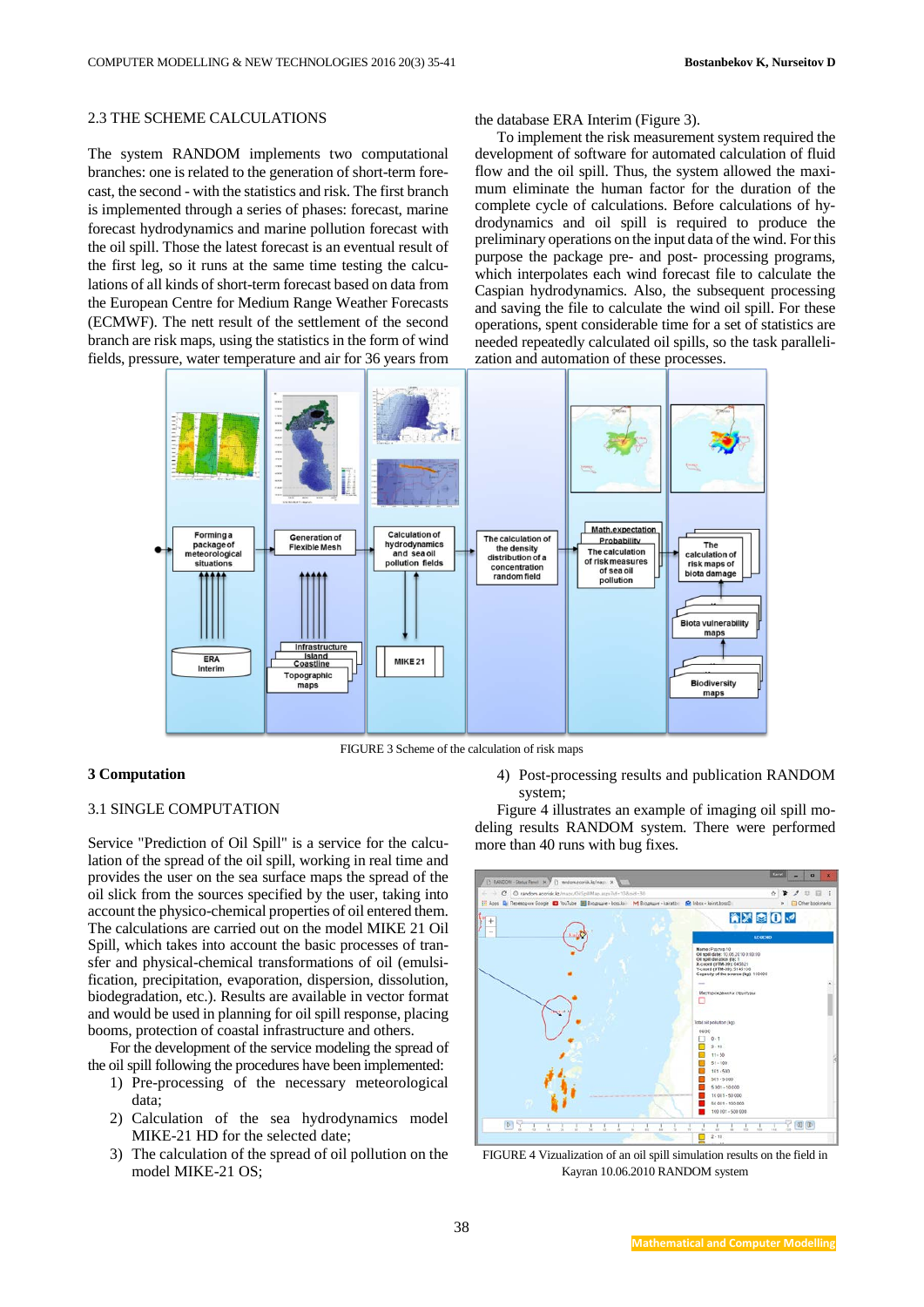#### 3.2 PARALLEL COMPUTATION

This service is carried out construction of sea oil pollution risk maps. Map zoned on the degree of probability of oil pollution. The user can set the parameters of the accident (the coordinates of the source, the accident time, power spill, oil properties) or choose from the attached background information.

Technology risk mapping of oil contamination includes the following steps:

- 1) Pre-treatment package of historical meteorological data, including the user selected each day of the month for the period from 1979 to the present;
- 2) Sea hydrodynamic simulation model for the MIKE-21 HD for each day of the selected month;
- 3) The calculation of the spread of oil pollution on the model MIKE-21 OS for each day of the selected month;
- 4) The calculation of the risk of oil pollution;
- 5) Post-processing results and publication RANDOM system;

The results are an execute in the form of a card containning a legend and the visualization of the scale necessary signatures. Then, map the results with the use of ArcGIS Server is published in RANDOM system (see Figure 5).

This service provides mapping risky damage to marine biological communities in the propagation of oil spills. As part of the service performed the most complex calculations. This takes into account the probability of sea pollution in the vicinity of the accident, and the sensitivity of the population living there to this contamination and especially seasonal migration of species.

Technology risk mapping destruction of marine biota includes the following steps:

- 1. Pre-treatment package of historical meteorological data, including the user selected each day of the month for the period from 1979 till the present;
- 2. Simulation of the sea hydrodynamics on the model MIKE-21 HD for each day of the selected month;
- 3. There is a growing spread of oil pollution on the model MIKE-21 OS for each day of the selected month;
- 4. Building biodiversity maps and sensitivity of biota [9];
- 5. The calculation of risk destruction of biota;
- 6. Post-processing results and publication RANDOM system;

Figure 6 illustrates the results of risk mapping destruction of biota, rendered in RANDOM system.



FIGURE 5 Visualization an oil marine pollution risk maps at a point in time 96 hours



FIGURE 6 Risk map destruction of biota in the accident from the source to Kalamkas-sea after 240 hours

### 3.3 COMPARISON

To calculate the risk maps of marine pollution and the destruction of biota is necessary to calculate crowd an oil spills to obtain representative placement of the sample at various meteorological situation. It was implemented an automated system for multiple calculations of hydrodynamics and oil spill without the intermediate participation specialist. Below is a comparative analysis of travel time for the calculation of risk maps using a supercomputer and without it. In Figure 7 we can see that for the calculation of the oil spill took about 7 minutes considering the use of Fujitsu BX920S1 calculation server with 2 Intel Xeon 5550 processors and 16 gigabytes of RAM.

| <b>EcoRisk</b>          | <b>RANDOM System</b><br>Risk Assessment of Nature Detriment due to Oil spill Migration |          |                      |                      |  |
|-------------------------|----------------------------------------------------------------------------------------|----------|----------------------|----------------------|--|
|                         |                                                                                        |          |                      |                      |  |
|                         |                                                                                        |          |                      |                      |  |
| Tack name               | Oaks                                                                                   | Progress | Start date           | <b>End date</b>      |  |
| Preparing input data    | Considé                                                                                | 100%     | 5/29/2015 8:54:59 AM | T/29/2015 1555:02 AM |  |
| Circulating of oil spit | Company                                                                                | 107%     | 5/29/2015 8:55 03 AM | 5/29/2015 9/02/04 AM |  |
| Mas conversion          | Complete                                                                               | 10%      | 5/29/2015 0-02-04 AM | LOBODS DIJOS AM      |  |
| Mag publication         | Congele                                                                                | 100%     | AUSCRIPS SUPPLIERS   | SCHOOL WORKS         |  |
|                         |                                                                                        |          |                      |                      |  |
|                         |                                                                                        |          |                      |                      |  |

FIGURE 7 Time expended to calculate in a single case of oil spill

To obtain the necessary sample meteorological situation various meteorological parameters were downloaded for the period from 1979 to 2014. For the calculation of risk maps for the selected month is necessary to calculate the oil spill for each day of the month for 36 years. Thus it is necessary to count 36 years x 30 days = 1080 different cases of oil spill. Total estimated amount required to obtain the result  $T =$ 1080 x 7 minutes = 7560 minutes = 126 hours = 5 days 6 hours. So we decided to use the power of a supercomputer and parallelized calculation 4 compute node. How we see in Figure 8 for the calculation of the oil spill took 27 hours 6 min or 1686 min. It is 4.48 times faster than the calculation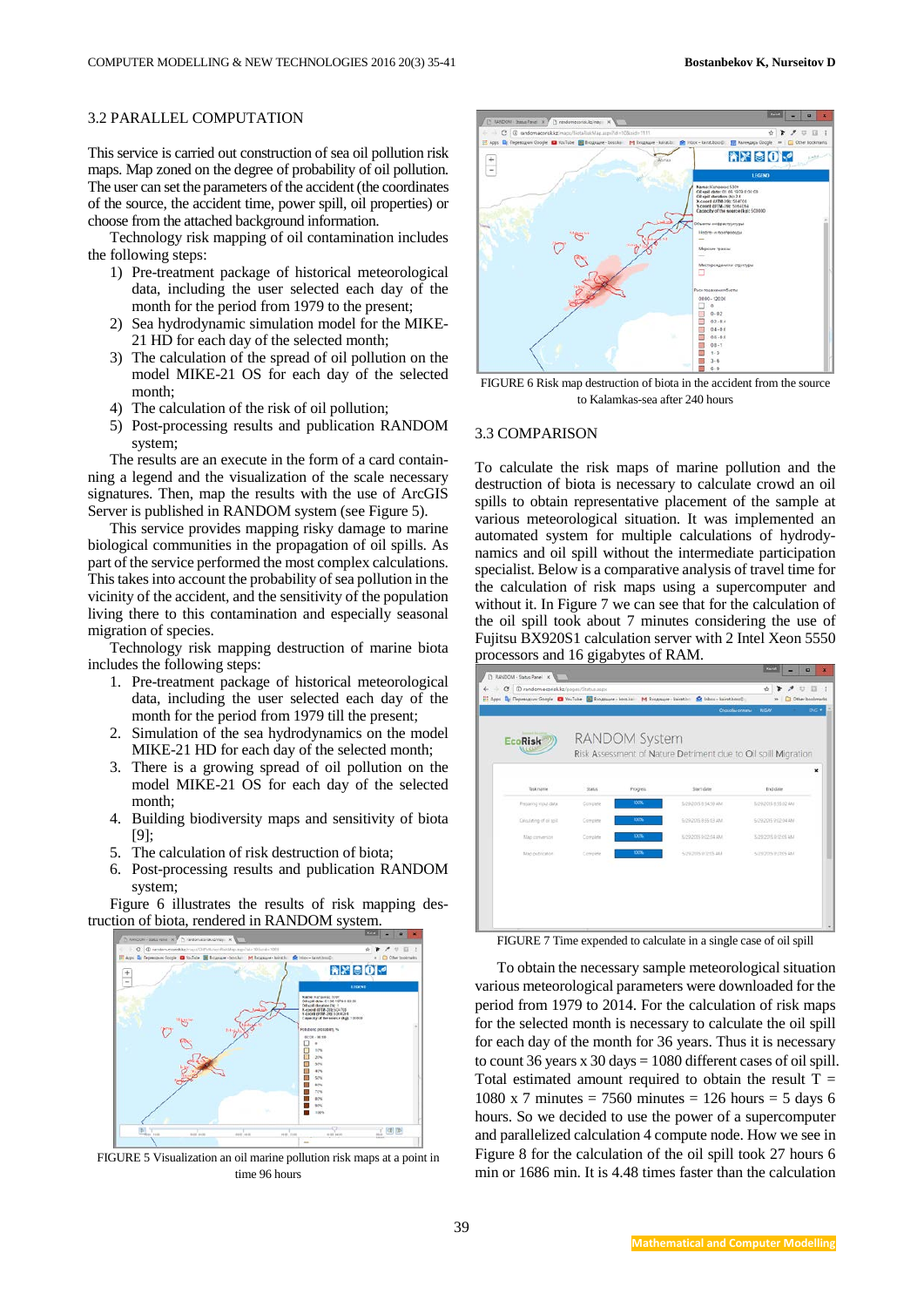would be on the same node (see Figure 9). You could use even more components, but we are limited by the terms of the license software MIKE 21, which enables the parallel run only on 32 cores.



FIGURE 8 Time spent for calculation of marine pollution risk maps



FIGURE 9 Schedule time spent before and after parallelization

To calculate the required oil spill previously calculated hydrodynamics file the time of receipt of which is how we see the figure 10 of about 25 minutes. Hydrodynamics is used to calculate the oil spill, so we decided to pre-calculate it for the entire set meteosituation that we have. Total turn out to count all the hydrodynamics need  $T = 25$  min x 365 days x 36 years =  $328,500$  minutes =  $5475$  hours =  $228$  days for 3 hours. = More than 7 months of continuous calculation. Using 4 node we considered it for 2 months. In all it took 14.5 Tbyte of disk storage.

| @ random.ecorisk.kg/pages/Status.aipx<br>$\alpha$ . |            |                      | Fill Apps De Reprenzive Google D YouTube B Brogaupe - bossks M Brogaupe - karatho C Inbox - karathoss0<br>Cnocollar onnanu | ☆<br>Other bookmarks<br><b>SJOAY</b><br>ENG *                  |
|-----------------------------------------------------|------------|----------------------|----------------------------------------------------------------------------------------------------------------------------|----------------------------------------------------------------|
| <b>EcoRisk</b>                                      |            | <b>RANDOM System</b> |                                                                                                                            | Risk Assessment of Nature Detriment due to Oil spill Migration |
| Task name                                           | Status     | Progress             | Start date                                                                                                                 | <b>End date</b>                                                |
| Preparing input data                                | Corrollate | <b>KOL</b>           | TUSICOS EDES PM                                                                                                            | 15/10/2012 1:30:13 PM                                          |
| Расчёт педиодичанны                                 | Complete   | YOU'LL               | TV19/2015 1.35-54 PM                                                                                                       | 1219-2015 2:04:59 797                                          |
| Map conversion                                      | Complete   | XX/K                 | 10/33/2015 2:04:93 PM                                                                                                      | TV9/2015 2:08:00 PM                                            |
| Map publication                                     | Correlate  | <b>YOTK</b>          | 10/9/2015 2:08:00 PM                                                                                                       | T/15/2015 2:12:00 PM                                           |
|                                                     |            |                      |                                                                                                                            |                                                                |
|                                                     |            |                      |                                                                                                                            |                                                                |
|                                                     |            |                      |                                                                                                                            |                                                                |

FIGURE 10 Time expended to calculate the hydrodynamic

#### **4 Conclusions**

We have presented in the paper the service-oriented GIS system RANDOM for risk mapping of oil spills integrated with high performance cluster. The design and integration methodology of the system are based on service-oriented architecture that allows provide an easy, flexible integration of any service into any desktop or mobile client. We have designed and build 4-tier SOA on the basis of W3C Web service standard. The process of multiple modeling of oil spills has been automated on the high performance cluster. The Risk model for risk assessment is implemented as an application. We have developed the portal with user-friendly interface and sequence of user order processing. The following results were obtained within the framework of this work:

- a risk model of destruction of biota at the man-made accidents. A mathematical model for the description of the biota in the form of map algorithms biodiversity and vulnerability and performed it for the implementation of the Northern Caspian. The developed method has been used for risk analysis in accidental oil spills in the Caspian Sea oil fields.
- a service-oriented web portal to evaluate the environmental risk of biota at the oil spill in the North Caspian Sea. The system is automated and integrated with high-performance computing cluster for the calculation of high-tech research problems. Fully implemented and integrated into all blocks RANDOM project a single system, including the portal, interfaces, geodatabase design models, and others.
- as a result on the basis of the developed technique based series of maps showing the risk of exposure to the accident at the fauna of the North Caspian Sea. Skill testing RANDOM logical structure of the system for two main branches, one of which is associated with the development of short-term forecast, the second - with the statistics and risk. At the same time identified and corrected software errors and interface errors.
- − carry out a test the test model of the transport and transformation of the oil spill on the sea MIKE 21 OS, which is the main design module for modeling of oil marine pollution forecasts and risks.
- a comparative analysis of the runtime calculations using computational cluster, which confirms the need to use for this type of research.

#### **Acknowledgment**

This work was supported by the Technology Commercialization Project (Senior Scientist Group Grant «Development of technology of risk mapping defeat of marine biota at emergency oil spills on the Caspian shelf» 2014-2015). Also, work was supported by the Grant funding of projects (Grant No. 1049/GF4 "Modeling of contaminant transport in Ili-Balkhash basin by using supercomputer" 2015-2017 and Grant No. 1029/GF4 "The simulation of oil displacement process from core samples to analyze the efficiency of oil recovery by using high-performance computing" 2015-2017).